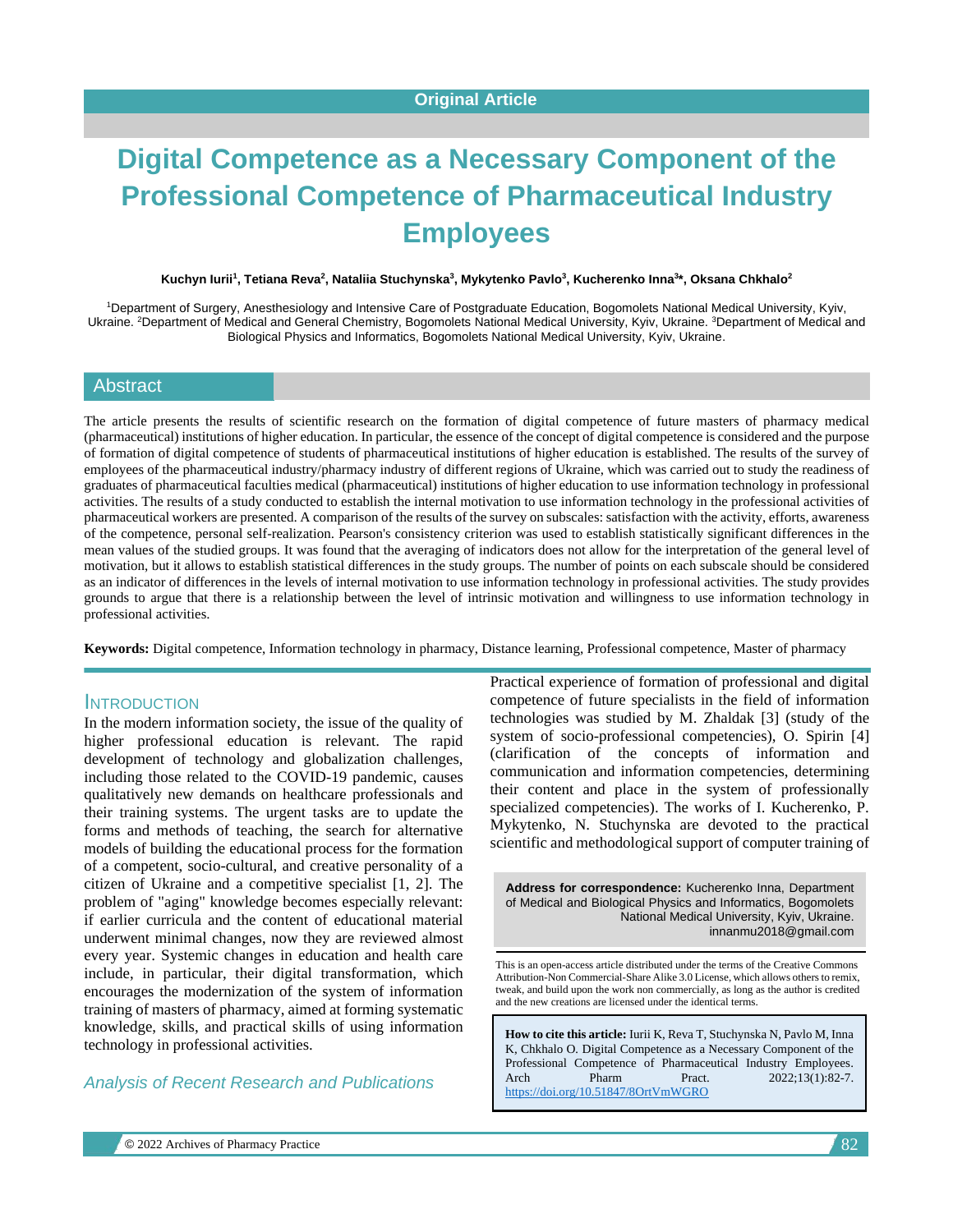students of medical (pharmaceutical) institutions of higher education, in particular future masters of pharmacy [\[5-](https://translate.googleusercontent.com/translate_f#_Ref72261423)[9\]](https://translate.googleusercontent.com/translate_f#_Ref89547295).

A. Dobrovolska was engaged in theoretical and practical aspects of IT training of specialists in the field of health care [\[10\]](https://translate.googleusercontent.com/translate_f#_Ref69910738) (theoretical substantiation, practical development and elucidation of the effectiveness of the model of the pedagogical system of formation of IT competence of future doctors and pharmacists in the process of obtaining higher education in specialized HEIs), N. Ivankova [\[11\]](https://translate.googleusercontent.com/translate_f#_Ref69989753) (development of a model for the formation of information and communication competence of the future doctor, which formalizes the features of the organization of training in medical (pharmaceutical) institutions of higher education), S. Myslovska [\[12\]](https://translate.googleusercontent.com/translate_f#_Ref69999077) (establishing ways to improve the training of medical health care students to use information technology in future professional activities), M. Saenko [\[13\]](https://translate.googleusercontent.com/translate_f#_Ref69996564) (determination of opportunities to acquaint students of medical institutions of higher education with modern information and communication technologies and ways to use them in future professional activities).

Scientific achievements of I. Nizhenkovskaya, T. Reva, and N. Stuchynska [\[14](https://translate.googleusercontent.com/translate_f#_Ref72259494)[-18\]](https://translate.googleusercontent.com/translate_f#_Ref89547155) are devoted to the problems of the competence approach in pharmaceutical education, in particular, the study of prospects for the development of higher pharmaceutical education, self-study skills, and trends in the training of specialists in the pharmaceutical industry.

The purpose of the study is to analyze the readiness and motivation of graduates of pharmaceutical faculties medical (pharmaceutical) institutions of higher education to use information technology in professional activities.

# MATERIALS AND METHODS

Theoretical and empirical methods of scientific research were used to perform the set tasks, namely:

bibliosemantic method (for studying psychological and pedagogical, scientific literature, normative documents on the formation of digital competence of future masters of pharmacy);

empirical methods to determine the readiness and motivation to use information technology in professional activities surveyed graduates of pharmaceutical faculties medical (pharmaceutical) institutions of higher education. The total number of respondents is 165 people. V. Klimchuka and A. Musica);

statistical methods (for systematization of theoretical and experimental data, analysis of statistical differences in the studied groups of respondents).

# RESULTS AND DISCUSSION

Analysis of current trends in the use of information technology in pharmaceutical practice gives grounds to argue about the need to form digital competence of future employees of the pharmaceutical industry, changing the benchmarks of the level of training: from user to professional mastery of information computer technology.

In a publication of the Joint Research Center (JRC), the Science and Knowledge Service of the European Commission [\[19,](https://translate.googleusercontent.com/translate_f#_Ref85460597) 20], five main structural components of digital competence were identified: literacy of information operations (viewing, searching, filtering data, information and digital content; evaluation of data, information and digital content; data management, information and digital content), communication and collaboration interaction through digital technologies, sharing of digital technologies, involvement in active public activities through digital technologies, cooperation through digital technologies, network etiquette, digital identity management), creation of digital content (digital content development, integration and processing of digital content, copyright and licenses; programming), security (protection of devices; protection of personal data and privacy; protection of health and well-being; protection of the environment), problem solving (solving technical problems; identifying needs; creative use of digital technologies; identifying gaps in digital competence).

According to the Recommendations of the European Parliament and the Council [\[21\]](https://translate.googleusercontent.com/translate_f#_Ref535237066), digital competence involves the confidence and critical use of information society technology for work, leisure, and communication, based on basic ICT skills, namely the use of computers to receive, evaluate, store, produce, present and share information, communicate and working together through the global Internet.

The rapid positive dynamics in the information, production and social processes of the pharmaceutical industry, the change in the portrait of the consumer, and the style of communication have led to increased requirements for personnel policy of employers to select young professionals. A modern specialist in the pharmaceutical industry, which today is high-tech and innovative, must have the skills to process information flows and use data using information and communication technologies. Therefore, an important task of modern pharmaceutical education is to train a highly qualified specialist who will provide quality services and use in their professional activities information and communication and computer-oriented technologies. Effective application of modern technologies is possible only if they are not a superstructure to the existing system of education, but reasonably and harmoniously integrated into the educational process, providing new opportunities for both teachers and students of medical (pharmaceutical) institutions of higher education [22].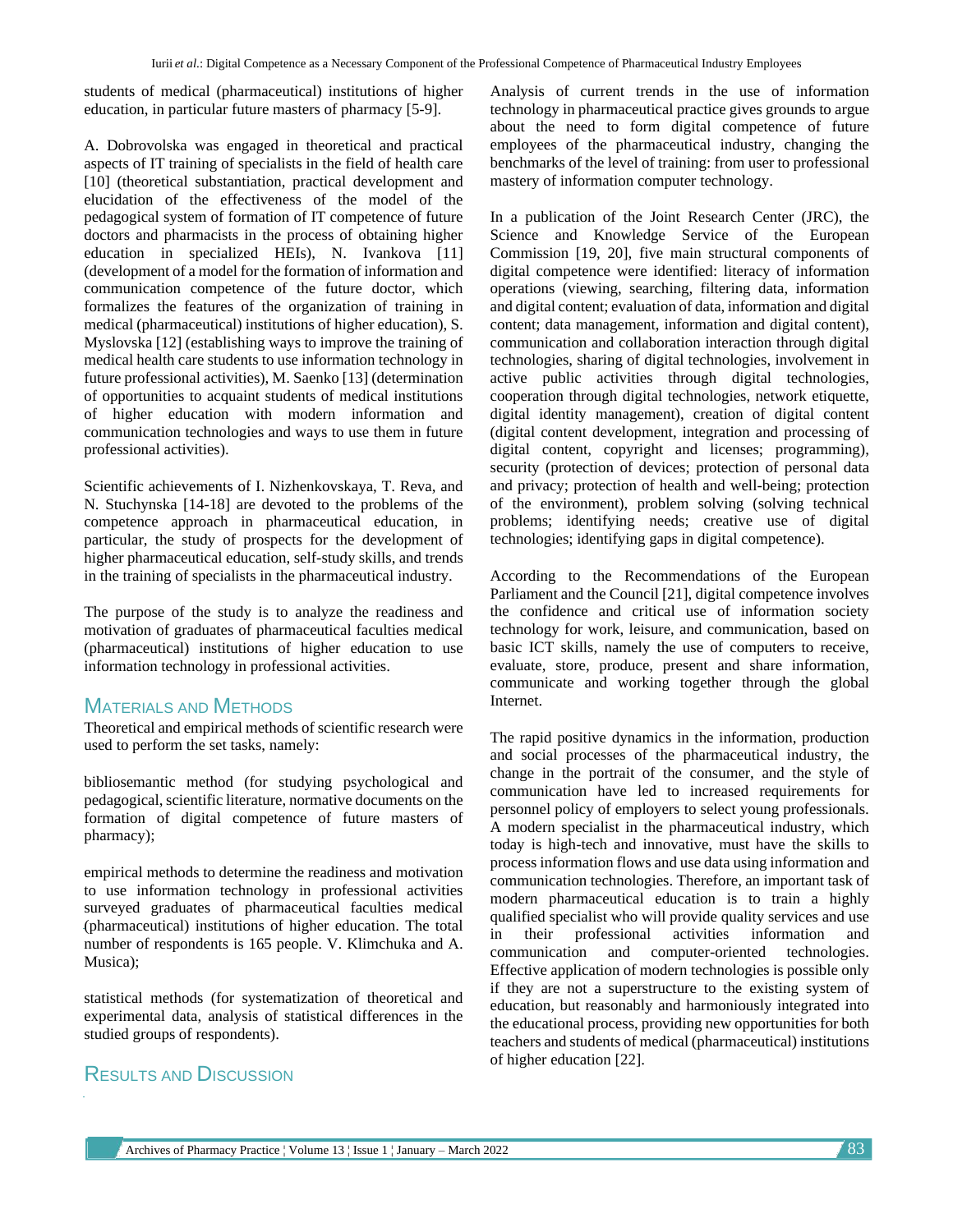The target guideline for the formation of digital competence of future masters of pharmacy is specified through tasks that reflect the main activities in this area, namely:

- formation of knowledge on the theoretical foundations of the use of information technology in pharmacy, collection, storage, retrieval, processing, transformation, dissemination of data in medical and pharmaceutical information systems; types, structure, and characteristics of pharmaceutical information systems; state standards, basic approaches to the formalization and structuring of various types of medical and pharmaceutical data used to form decisions in pharmaceutical activities; algorithms and software to support decision-making in the treatment and prevention process [\[23\]](https://translate.googleusercontent.com/translate_f#_Ref89279032);
- formation of skills to use modern Internet resources and services for professional activities; to carry out text and graphic data processing with the use of standard, applied, and special software; to use computer medical and technological systems in the process of professional activity; use statistical algorithms and methods of obtaining knowledge from data;
- possession of the conceptual and functional apparatus in the amount established by the curriculum of the Free Economic Zone; basic technologies of data conversion with the use of word processors, spreadsheets, relational database management systems; skills of using medical information systems and Internet resources for the implementation of professional tasks of the future specialist.

In this regard, it is important to prepare future masters of pharmacy as specialists who are competent in the use of information technology in professional activities. This involves the formation of students' systematic and holistic information-analytical knowledge and skills in the process of professional training. The determining role is the role of computer science disciplines "Information Technology in Pharmacy" and "Computer Modeling in Pharmacy". It should be noted that the methodology of teaching computer science disciplines in higher education institutions is largely determined by the needs of future professional activity. Therefore, as a result of mastering computer science disciplines, students should form an idea of the full range of opportunities and areas of application of modern computer technology to solve problems of professional activity of modern pharmacists. This will increase interest and create additional motivation to study computer science disciplines. Given the trends and rates of development of digital technologies, there is a need for systematic modernization of the educational environment and improving the content, forms, and methods of teaching computer science disciplines.

To establish ways to optimize the educational trajectory of pharmacy students and increase the level of readiness of graduates of pharmaceutical specialties medical (pharmaceutical) institutions of higher education to use information technology in professional activities, we

conducted a survey of pharmaceutical/pharmacy industry workers in different regions of Ukraine and different age groups. The questions of the questionnaire concerned the experience of applying the knowledge acquired in the process of studying computer science disciplines in future professional activities. The respondents were 165 specialists in the pharmaceutical industry, of which 46.1 % work as pharmacists, 6.1 % – pharmacist-intern, 6.7 % – pharmacist, 6.7 % – pharmacy managers, and 0.6 % heads of department, and 33.9 % hold other positions. Age categories of respondents: up to  $25$  years  $-72.7$  %, from 26 to 34 years  $-$ 14.5 %, from 35 to 44 years – 7.9%, from 45 to 54 years – 3.6 % and 1.2% were over 55 years old. 38 people had 1-year experience (23 %), 92 individuals had from 1 to 5 years (55.8 %), 19 respondents – from 5 to 10 years (11.5 %), 5 (3 %) had from 10 to 15 years of experience, 11 (6.7 %) people had over 15 years of experience. 68.5 % of respondents use word processor (MS Word) tools, 62.4 % of respondents use electronic forms in their professional activity. 98.2 % of respondents use the World Wide Web in their professional activities. In turn, 87.3 % of respondents use the resources of the global Internet to improve their professional knowledge and skills. Information-reference and information-search systems are used by 92.7 % of respondents. 67.3 % of respondents are positive about the sale of medicines through the pharmacy's website. Multimedia or interactive presentations in professional activities are used by 59.4 % of respondents. 74.5 % of respondents create queries, reports, or macros in databases during their professional activities.

We analyzed the use by respondents of common professionally-oriented software: Skarb, IBC Pharmacy, ANR Pharmacy, Paracelsus, PC Pharmacy, and 1C. Pharmacy. It was found that the most commonly used software is 1C. Pharmacy (71.5 %), the distribution of the use of other software is shown in **Figure 1**.



Figure 1. The use of software to sell and search for goods in pharmacies

Information technologies of functional approximation and forecasting of statistical data in professional activity are used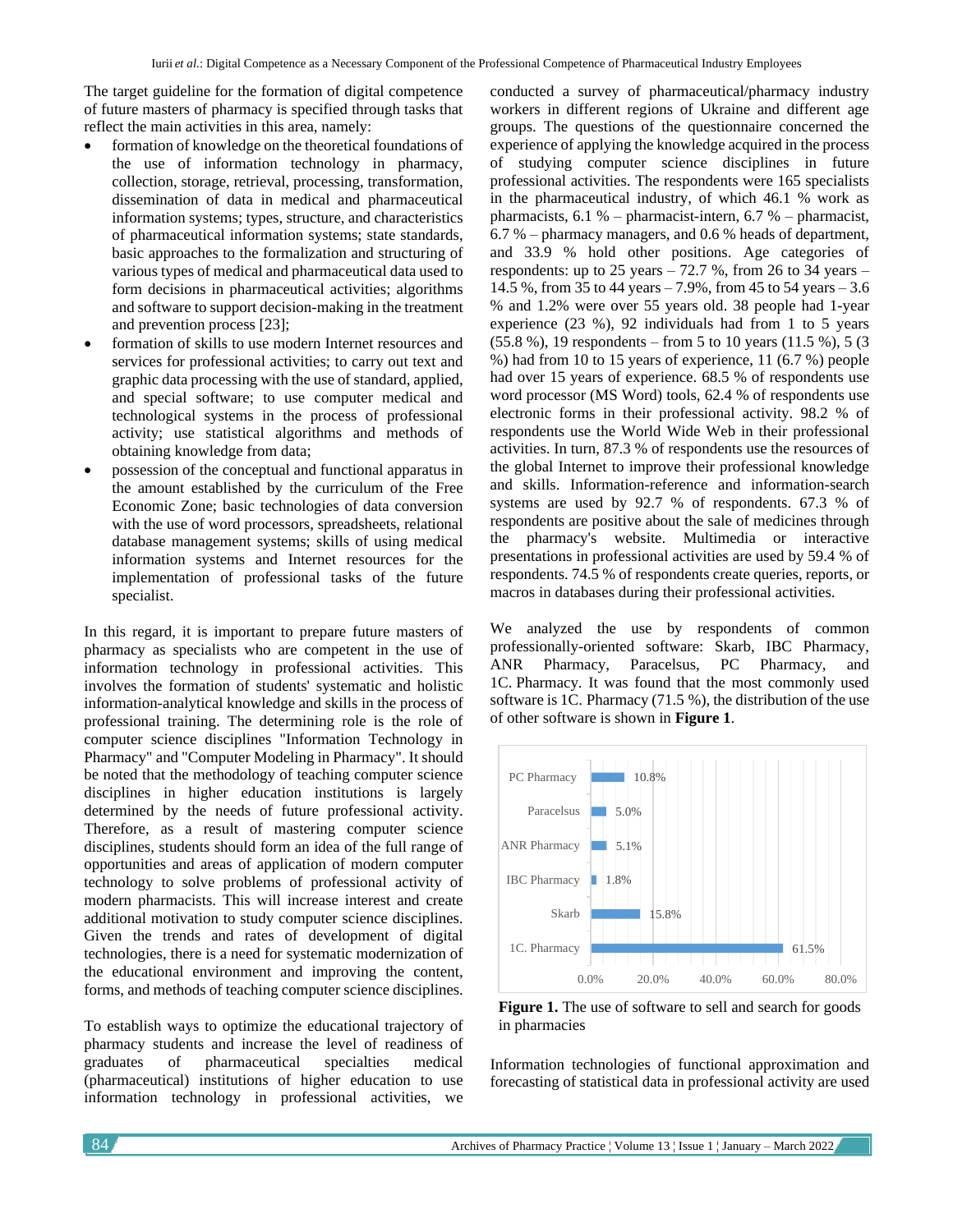by 26.1%, and computer technologies of statistical analysis of pharmaceutical data – 39.4%.

Also interesting is the attitude of graduates of the Faculty of Pharmacy to distance learning of future masters of pharmacy, which has become widespread in the COVID-19 pandemic: distance learning is supported by 43.6 % of respondents, 38.8 % had trouble answering and 17.6 % do not support distance learning of future Masters of Pharmacy. In particular, the survey asked questions about the application of acquired knowledge and skills in computer science disciplines in professional activities. The majority of respondents believe that the existing digital competence is a necessary component of the readiness of future graduates of the Faculty of Pharmacy to work. The evaluation was based on a 10-point scale, the distribution was as follows:  $10 \text{ points} - 22\%$ , 9 points –  $14\%$ , 8 points –  $27\%$ , 7 points –  $11\%$ , 6 points –  $5\%$ ,  $5 \text{ points} -6\%, 4 \text{ points} -5\%, 3 \text{ points} -4\%, 2 \text{ points} -3\%, 1$ point – 2% **(Figure 2)**.



**Figure 2.** Distribution of respondents' answers on the importance of knowledge and skills acquired in the process of studying computer science disciplines for the professional activity of a pharmacist

As can be seen from the results of the questionnaire, employees of the pharmaceutical industry are quite active in applying the knowledge and skills acquired in the process of studying computer science disciplines in their professional activities. However, there is still a share of respondents who either use little or no information technology in their professional activities. Professional activity is motivated by a set of motives that determine its effectiveness and efficiency. Therefore, it is advisable to find the factors that form the motivational complex of the use of information technology by employees of the pharmaceutical industry.

According to the Ukrainian pedagogical dictionary, motivation – a system of incentives that encourages people to specific forms of activity or behavior. In other words, motivation determines the system of factors that determine the behavior of the specialist and is a characteristic of a particular process that stimulates and provides behavioral activity at a certain level.

R. Ryan's Internal Motivation Questionnaire was used for the survey, adapted by V. Klymchuk and O. Musica. The purpose of the questionnaire was to assess the level of intrinsic motivation to use information technology in the professional activities of pharmaceutical workers. Intrinsic motivation is the performance of a certain activity due to interest in it, subjective sense of its value, and the behavior is due to factors that are not directly related to environmental influences and physiological needs of man.

The questionnaire contained 14 questions, the answers to which were ranked on four subscales: job satisfaction, efforts, awareness of existing competence, personal self-realization. The maximum score that can be obtained for each subscale – 5 points, the minimum – 1 point on the subscale "effort", and (-1) point on the other three. The questions were as follows:

- 1. The work was boring.
- 2. I performed the task of my own free will.
- 3. While working, I felt quite qualified.
- 4. I spent a lot of energy.
- 5. I would call this work interesting.
- 6. I am satisfied with the result of the work.
- 7. I worked with enthusiasm.
- 8. It was difficult for me to understand and complete this task.
- 9. Nobody forced me to do tasks.
- 10. I think I did a good job.
- 11. I worked with pleasure.
- 12. I think I had a choice to do or not do.
- 13. I have put a lot of effort into doing this work.
- 14. My refusal to work would lead to negative conclusions.

As noted in, this technique is research, not diagnostic, so its use to analyze the motivation of one subject will not give a valid and reliable result, the questionnaire should be used to compare the parameters of internal motivation of two or more groups of subjects. In our study, respondents were divided into two groups: group  $N_2$ 1 – graduates who assessed the importance of acquired knowledge in computer science disciplines from 6 points to 10; group №2, rated such significance from 1 to 5 points. **Table 1** shows the results of the distribution of respondents for each subscale.

| Table 1. Generalized distribution of respondents by<br>subscales |                                                         |                            |                        |                                 |                    |                           |              |                        |  |  |  |  |
|------------------------------------------------------------------|---------------------------------------------------------|----------------------------|------------------------|---------------------------------|--------------------|---------------------------|--------------|------------------------|--|--|--|--|
|                                                                  | Number of respondents (%) who got<br>into each subscale |                            |                        |                                 |                    |                           |              |                        |  |  |  |  |
|                                                                  | Group Nº1                                               |                            |                        |                                 | Group Nº2          |                           |              |                        |  |  |  |  |
| Scale<br>Subscale                                                | $\mathbf{\sim}$<br>₽<br>trom                            | ო<br>유<br>$\sim$<br>E<br>و | 4<br>유<br>ო<br>ro<br>و | ഗ<br>유<br>$\overline{a}$<br>mou | $\sim$<br>္၀<br>mo | ო<br>္၀<br>$\sim$<br>mo.i | 요<br>ო<br>mo | ഥ<br><u>ุ ၁</u><br>141 |  |  |  |  |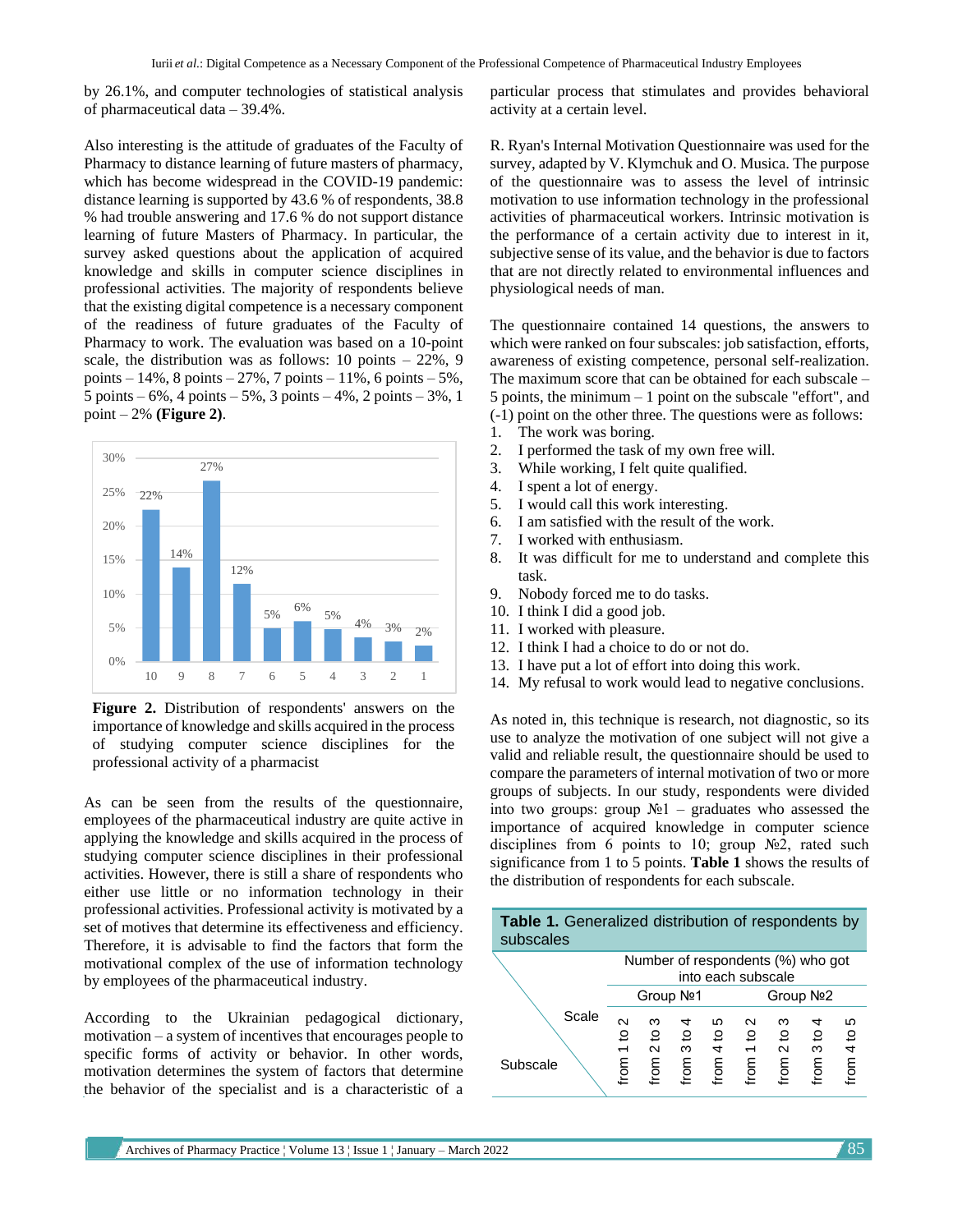| Pleasure from<br>activity             | 13 | 29 | 35 | 24 | 34 | 26 | 21 | 18 |
|---------------------------------------|----|----|----|----|----|----|----|----|
| Efforts made                          | 9  | 31 | 40 | 20 | 42 | 21 | 18 | 18 |
| Awareness of the<br>formed competence | 8  | 26 | 46 | 20 | 39 | 16 | 21 | 24 |
| Personal self-<br>realization         | 14 | 23 | 31 | 32 | 50 | 13 | 24 | 13 |



**Figure 3.** The results of the distribution of the first group of respondents



**Figure 4.** The results of the distribution of the second group of respondents

Since no test standards have been set for the questionnaire, and the number of points scored on each subscale is an indicator of differences in the level of internal motivation to use information technology in professional activities, depending on the number of points scored, summarized results on each subscale were grouped as shown in **Figures 3** and 4. A comparison of the results obtained for each of the subscales is not correct, as each respondent has different scores for each of them, but this approach allows for a

comparison of two selected groups that differently assessed the significant knowledge of computer science disciplines for the professional activity of a pharmacist.

The analysis of the results of the answers of the respondents of the first and second groups gives grounds to state the existence of differences in the average indicators. The first group is dominated by the share of answers of respondents, whose answers are rated from 3 to 4 points, their percentage is 38%; in the second group, the largest share falls on the answers, which are estimated from 1 to 2 points  $-41\%$ . However, if you look at the results on individual subscales, you can be sure that there are cases when the second group is higher than in the first (for example, "Awareness of competence"). The selected groups are not homogeneous and, since the surveyed samples of respondents are random, the samples are independent, and the scale is a scale of names with 4 categories, so to establish statistically significant differences in averages, in the first and second groups Pearson's nonparametric criterion was used ( $\alpha$  = 0.05):

$$
\chi^2 = \sum \frac{(f - f_t)^2}{f_t}.\tag{1}
$$

where  $f$  is the empirical frequency,  $f_t$  is the theoretical frequency.

$$
f_t = \frac{\sum f_i \sum f_j}{n}.
$$
 (2)

where  $\sum f_i$  is the sum of frequencies on the corresponding row,  $\sum f_i$  – is the sum of frequencies on the corresponding column, *n* − the total number of observations.

According to the table of points of critical regions  $\chi^2$  distribution for the number of degrees of freedom  $v = (k$  $-1$ )(C  $-1$ ) = (2  $-1$ )(4  $-1$ ) = 3 at the level of significance  $\alpha$  = 0.05, a critical the value of  $\chi^2_{\text{cr}} = 7.8$ . After the calculations, the empirical value of  $\chi^2$ <sub>emp</sub> = 19.23 was obtained. Since this value is more than critical, there is reason to believe that the differences between the distributions are statistically significant. The averaging of indicators does not allow the interpretation of the general level of motivation, but it allows to confirmation of statistically significant differences in the studied group. Given that the number of points is an indicative indicator, the greater the number of points on the subscales means a higher level of internal motivation to use information technology in professional activities.

# **CONCLUSION**

The modern pharmaceutical industry needs well-trained highly qualified specialists who, in addition to special professional training, properly and effectively use modern information and communication technologies in professional